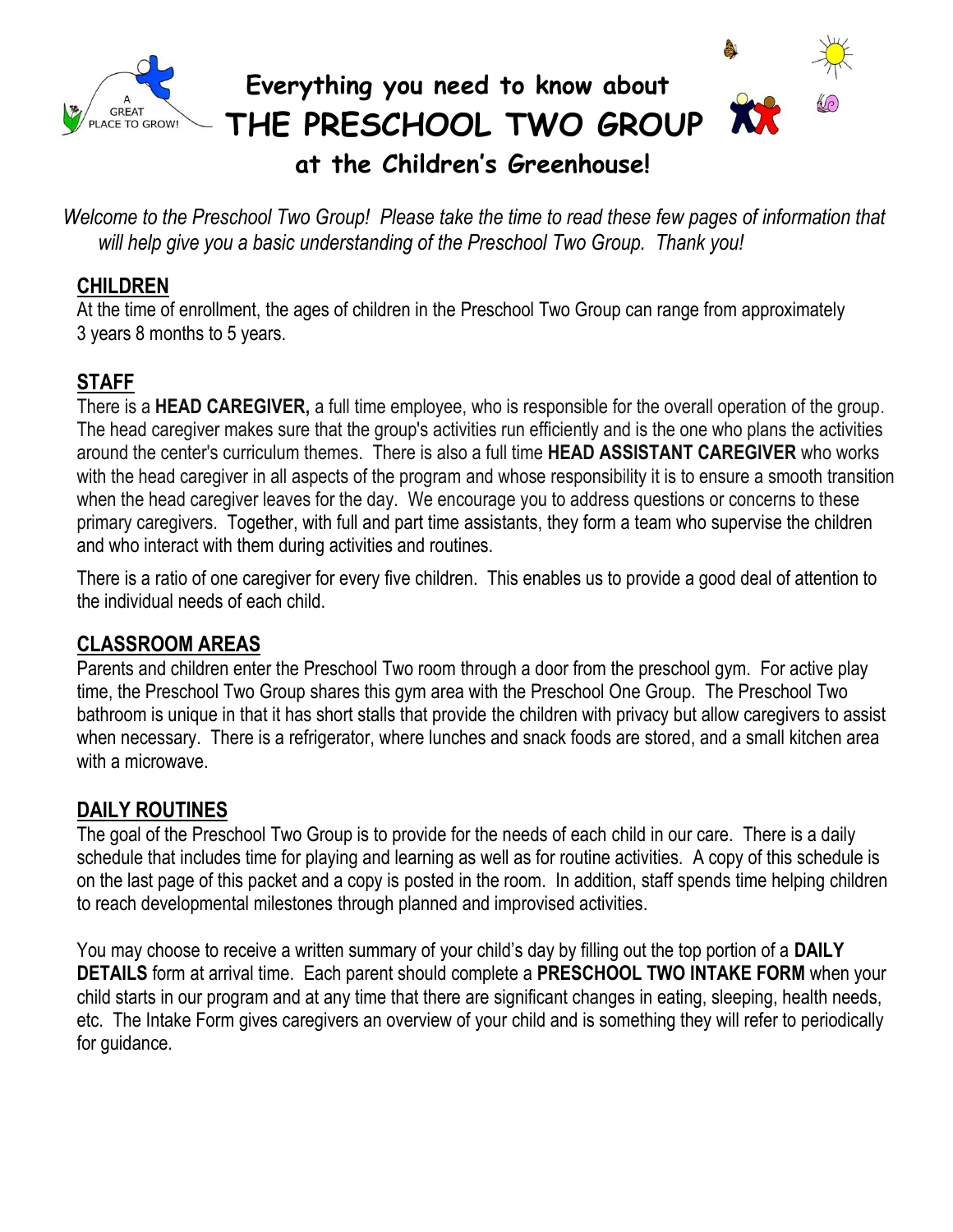#### **BEHAVIOR**

Children test their limits on a daily basis! Anticipating this, our staff plans a daily schedule and activities that are age-appropriate and designed to keep the children engaged. There are rules that are discussed and toys and supplies are plentiful to ensure that the children are playing happily throughout the day.

If a child engages in inappropriate behavior that is within the norm, caregivers will help the child through the situation by discussing it with them. If a child hurts another child, we encourage conversation that helps both children to understand that it is not acceptable. If a child needs a moment, a staff member will provide a calming activity and will stay with the child until all is well.

#### **ACTIVITIES AND LEARNING**

Children in Preschool Two are learning every minute of the day. They learn from the way we organize the room, from the daily schedule and from activities and when they play outdoors.

The Preschool Two room is set up for learning. Children have many opportunities to make choices, come up with ideas, experiment, and take responsibility for their work. Here's what you see when you visit the Preschool Two room:

- The children have cubbies, labeled with their names and photos. Their jackets, coats, change of clothing, etc. are kept in the cubbies.
- Each child also has a mailbox where you will find artwork and notices from the office.
- Materials are on low shelves, in containers, so children can get them independently and put them away.
- Shelves are neat and uncluttered so materials are easy to see, remove, and replace.
- Picture and word labels are on containers and shelves so children know where materials belong and learn to identify words.

 There are distinct interest centers--blocks, dramatic play, reading, math, writing, toys and games, art, discovery, library, sand and water, music and movement, and different play spaces outdoors--so children know what choices are available and make decisions.

 A variety of learning materials are in each area so that no matter where children choose to play, they learn.

 Similar materials are grouped together to teach children to sort and classify; skills that are important to understanding and solving math problems.

We want your child to feel secure and independent, to move from one activity to another as easily and confidently as possible and we want to provide a variety of learning experiences for a well-rounded education. Therefore, the daily schedule is planned with these goals in mind. We follow this same schedule day after day. After a few weeks, the children can tell us what they are supposed to do next!

Caregivers plan a variety of activities for the children each day and each day also includes opportunities for the children to learn how to express themselves, to play and share with one or several friends, to learn selfhelp skills and to learn to follow simple group rules.

Weather permitting, the Preschool Two Group goes outdoors to the playground each day to climb, ride on bikes and scooters, dig in the sand and play with outdoor toys. The group will occasionally go for walks to enjoy the sights and sounds of the campus. On rainy or very cold days, the group will use the indoor gym area for active play.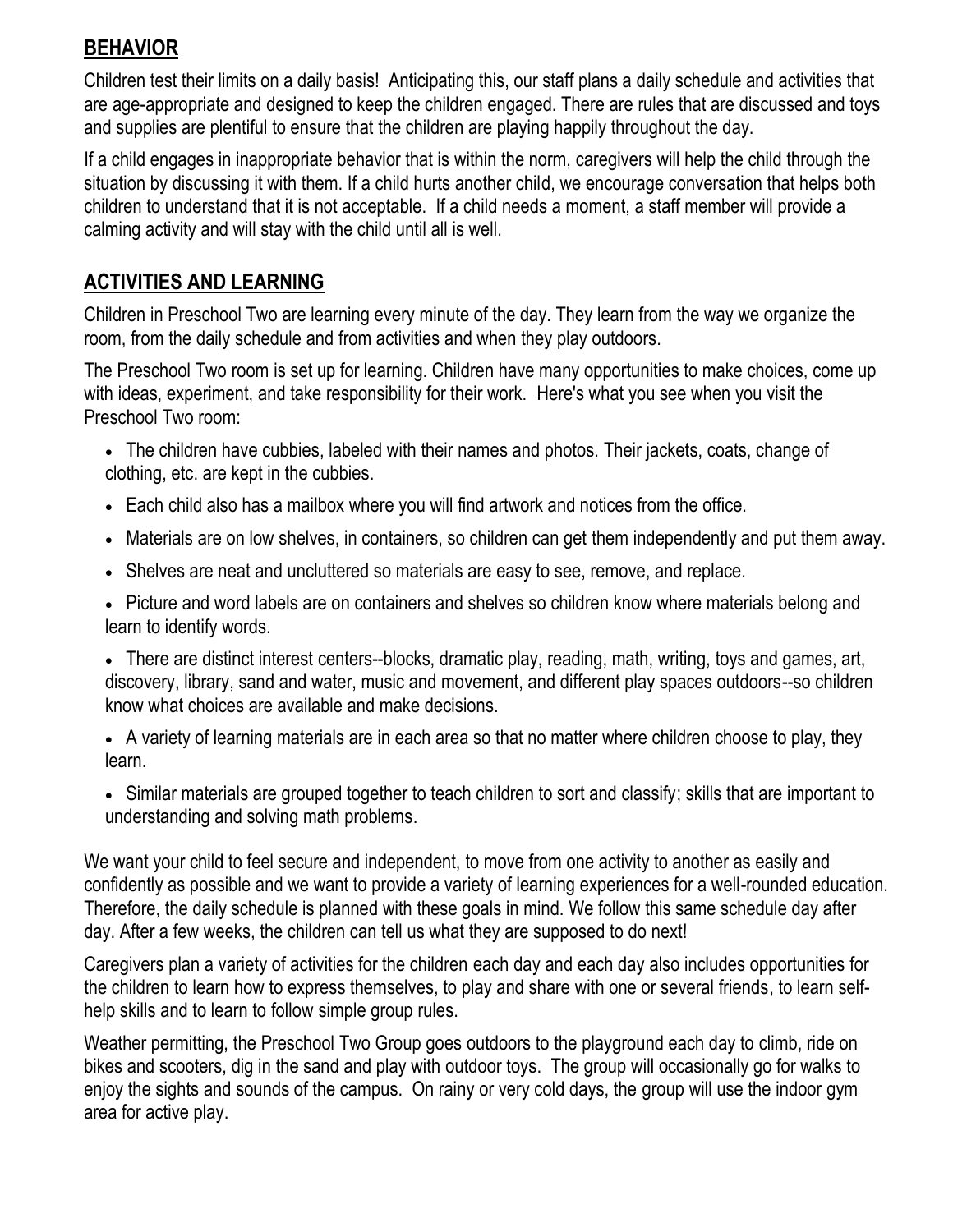### **CURRICULUM**

The curriculum in Preschool Two is planned to build the foundation of learning that the children will need to be prepared for kindergarten, with the emphasis on making learning fun. A typical Preschool Two day consists of play and learning opportunities including *Team Time* in the morning and again in the afternoon. Each team consists of several children and one or two caregivers. Teams are represented by a color and each child is given a rubber bracelet to designate which team they are on. Separating into these smaller groups gives the children an opportunity to form new friendships and to explore a variety of activities in depth. Having teams also gives the staff an opportunity to spend time with small groups and helps them to focus on a child's particular strengths or on areas that need help.

These are some examples of teams and team time activities:

- DRAMATIC PLAY CENTER dramatic play is all about allowing children to use their imagination to come up with ways to role-play and portray life experiences, the possibilities are literally endless! We supply many props and supplies that allow all kinds of pretend play.
- ART CENTER the children can be creative with a variety of art materials including paint, glue, crayons, markers and scissors that help develop eye-hand coordination and fine motor skills. Monthly curriculum themes and weekly topics are incorporated into our learning centers and our art experiences often culminate in some special curriculum related project.
- MANIPULATIVE CENTER allows the children time to use puzzles and to play with toys like Legos that encourage problem solving skills and the development of fine motor skills.
- DISCOVERY CENTER allows the children explore science materials such as magnets, magnifying glasses and microscopes.
- MATH CENTER sorting and counting games help lay the foundation for learning math concepts.
- TABLET COMPUTER CENTER the iPads have applications that encourage pre-reading skills, math skills and creative abilities.
- WRITING CENTER the children practice pre-writing skills by tracing the letters, talking about their sounds and playing board games that have them match uppercase to lowercase letters. To extend the learning process to home, we provide copies of practice letter and number writing sheets for those who would like them.

Children starting kindergarten in the fall of the coming year will be part of the *Kindergarten Readiness Team*. Each of these children will have a minimum of two sessions per week on this team, based on their Greenhouse schedules. Activities for this team include but are not limited to working on letter and number recognition, practicing letter and number writing, basic math, pre-reading skills and self-help skills.

Along with team time and the many other activities that take place during a typical day, circle time is an important learning time. The children gather in the circle area to sing, dance and to discuss curriculum topics. They learn the calendar, months of the year and days of the week, and they talk about the seasons and the daily weather.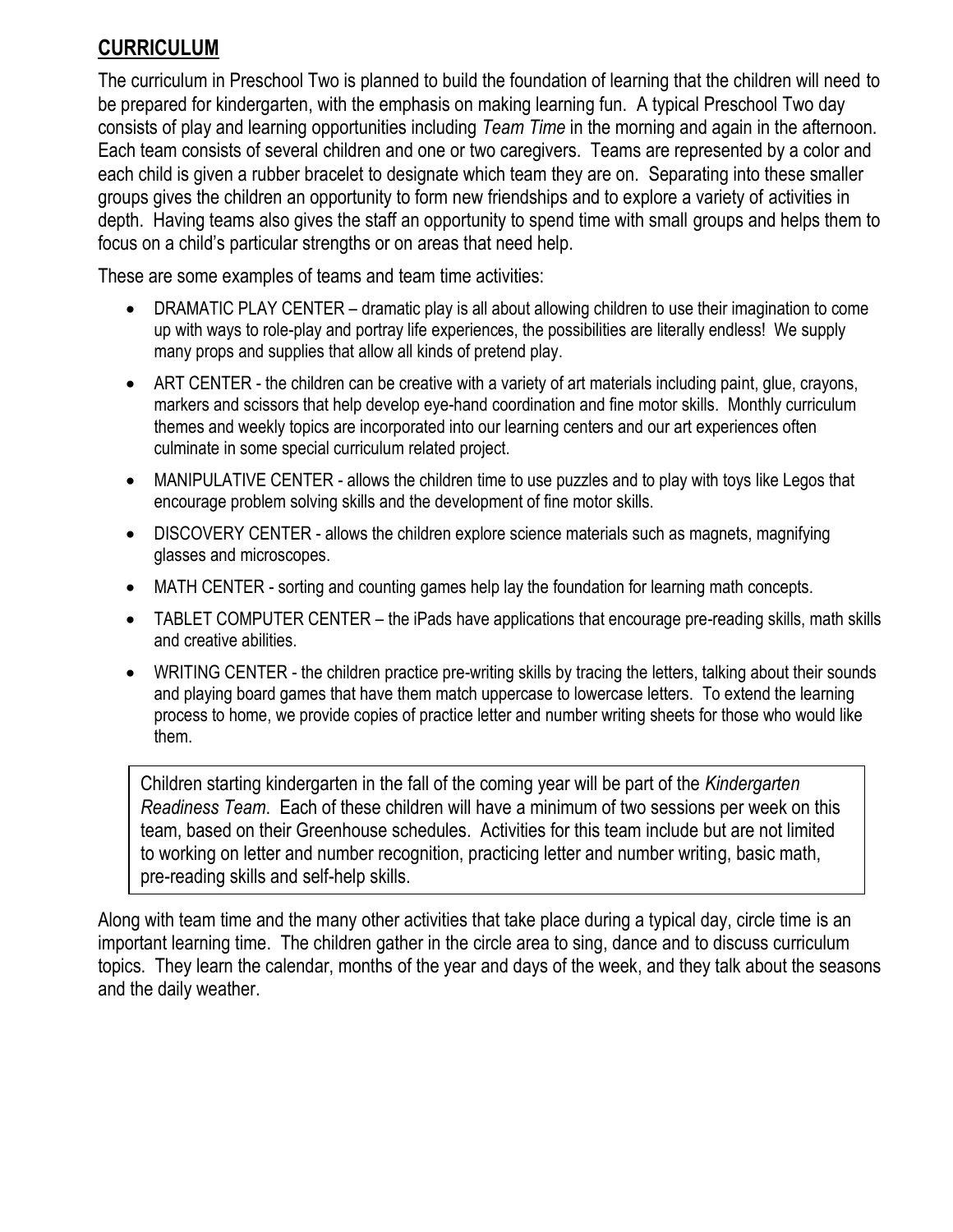## **ASSESSMENTS AND CONFERENCES**

Over the course of a semester, the head caregiver will conduct assessments to determine that each child in the program is reaching age-appropriate developmental milestones. These assessments will be used to provide parents with information about their child's development during parent/caregiver conferences and to assist staff in planning programmatic activities that meet the developmental needs of each child. Sample forms may be viewed in the office.

Individual meetings with caregivers are offered at the end of the Fall and Spring Semesters. Notice of meeting dates will be given, prior to the end of the semester, and parents may choose a meeting day and time that is convenient.

This opportunity to meet with your child's caregiver is very valuable because it will give you an opportunity to privately discuss your child's progress and development and to review assessment materials. You may also request a meeting with your child's caregiver at any time during the year if you have the need to discuss any issues involving your child or if you would like to receive a developmental progress report.

### **MEALS**

If your child is scheduled to be at the center during lunch times, you are responsible for providing lunch. Our license to operate requires that we monitor the children's food intake for nutritional value – this includes lunch and snacks, which are provided by the Greenhouse. Based on this requirement these are some basic rules that everyone should follow:

#### *PLEASE DO NOT SEND:*

- *X HIGHLY SUGARED, SALTED OR ARTIFICIALLY FLAVORED OR COLORED FOODS*
- *X CANDY, GUM, CHEESE DOODLES OR CHIPS OF ANY KIND*
- *X CHOCOLATE IN ANY FORM (COOKIES, CANDY, GRANOLA BARS, ETC.)*
- *X PRE-PACKAGED FOODS (SUCH AS LUNCH BUCKETS OR FROZEN FOODS)*
- *X FAST FOODS OF ANY KIND (THIS INCLUDES MC DONALDS AND BURGER KING)*
- *X HIGHLY SWEETENED CEREALS (NO FRUIT LOOPS, TRIX, ETC.)*

#### *PLEASE DO SEND:*

- *MILK OR 100% FRUIT JUICE AS A BEVERAGE WITH MEALS. When possible, juice should be diluted.*
- *A LUNCH THAT PROVIDES SEVERAL APPROPRIATE FOOD CHOICES.*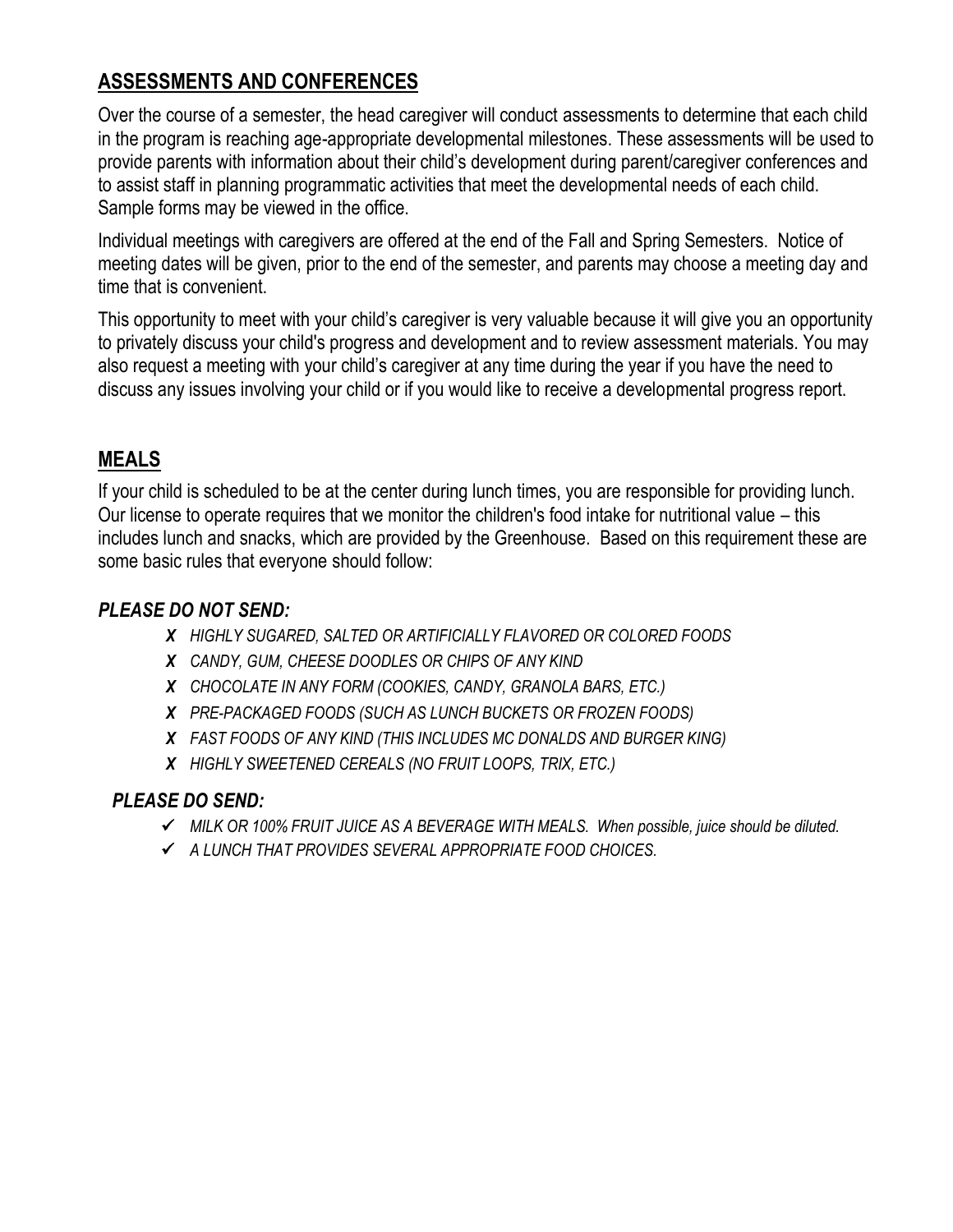#### **LUNCH GUIDELINES**

Imagine having to serve any meal or snack to several tables full of hungry young children! At the Greenhouse that goes on several times a day and it is the goal of our staff to make these times as enjoyable as possible for the children. So that the caregivers may devote more direct attention to the children we ask you to follow these simple guidelines:

- Lunches that contain food to be served warm should be placed in the refrigerator and will be warmed by our staff.
- Lunches should contain a variety of food, including fruit and a simple snack or dessert.
- Lunches should include a beverage.
- Pre-packaged drinks, applesauce, fruit cups and puddings are occasionally wasted because the children only eat small amounts and the remainder cannot be put into a lunch box.
- Please cut all food into bite-sized pieces; this includes peeling, pitting and slicing fruits, including grapes. *Please do not send in any meat on bones.*
- You may send peanut butter sandwiches.
- Some suggested lunch items are: *sandwiches, yogurt, rolled up cold cuts, cold meats, pieces of cheese, raw or slightly cooked vegetables, cheese and crackers, macaroni and cheese, spaghetti, cut up apples, pears, oranges or any fruit cut up, graham crackers, vanilla wafers, animal crackers or other plain cookies.*
- *Any uneaten lunch items will be returned to you in your child's lunch box.*
- **SPECIAL FOOD NEEDS** health or allergy related, nutritional, religious, or cultural, will be accommodated. The most important factor in special situations is to discuss these needs with administrators and caregivers.

#### *In the event that you forget to bring a lunch for your child, don't panic! We keep some lunch foods on hand just for this type of emergency. Please stop in the office and we will gladly assist you when this situation occurs.*

## **FOOD SAFETY**

We need your help! As you prepare your child's lunch for the Greenhouse, there are some simple things that we would like you to do to ensure that the food you pack is not a choking hazard:

 $\checkmark$  All firm food, including meat, fruit, cheese, and raw vegetables, must be cut into pieces that are no bigger than ½ inch.

## **These are examples of the size food pieces should be:**



- When you send grapes please cut them in 4 pieces.
- When you send hot dogs please cut them in half lengthwise and then in small pieces.
- When preparing chicken or any meat, please remove all bones and skin and cut in small pieces.
- $\checkmark$  If you send peanut butter for lunch, please spread a thin layer on bread or crackers.
- $\checkmark$  Please do not send raisins or fruit snacks for children less than 4 years of age.
- $\checkmark$  Please do not send nuts or popcorn as a snack for any child.
- $\checkmark$  THANK YOU and as always, please speak with caregivers if you have any questions or if your child has any special needs regarding food.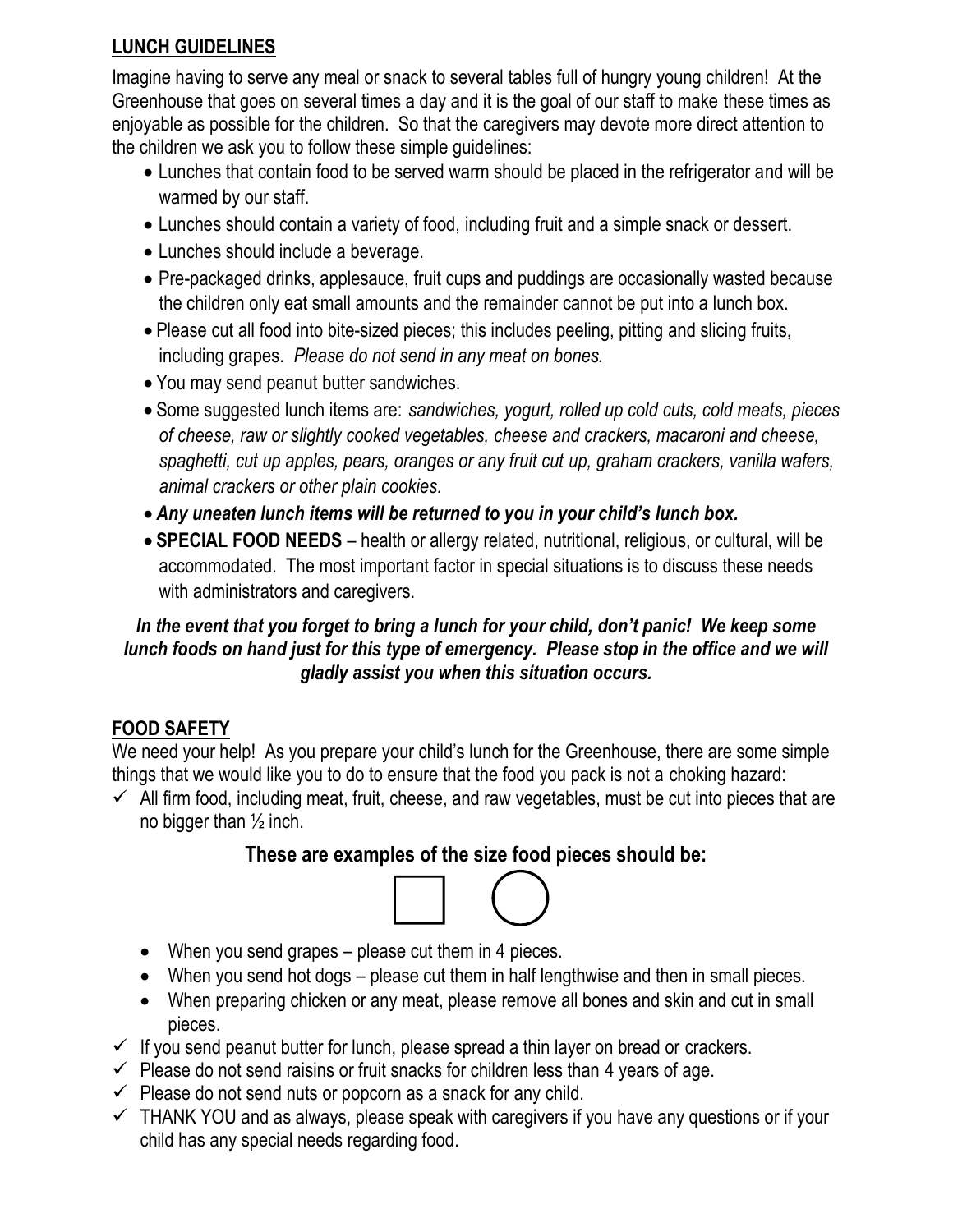## **MEAL SCHEDULES**

In addition to lunches that come from home, snacks are provided for the children three times per day.

- **Breakfast** if you would like, you may send in breakfast from home. It will be served to your child at morning snack time or if you are scheduled to arrive before 8:30 AM, it will be served when your child arrives.
- **Morning Snack**  is an alternative breakfast which consists of a variety of nutritious foods and is served at approximately 9:30 AM.
- **Lunch** is served at approximately 12:30 PM but if a child does not eat well, they are offered lunch again at afternoon snack time.
- **Afternoon Snack** is served at 2:45 PM and this is also when lunch will be served again for those children who did not eat well earlier.
- **Late Afternoon Snack** a light snack is served at approximately 4:40 PM.
- **Beverages** the children are offered 1% milk or water as a beverage with all snacks. Occasionally we may serve some variety of 100% fruit juice which will be diluted with water.

#### **Please refer to the SNACK MENU, posted on the side of the refrigerator, for details about what is being served each day.**

## **SLEEPING**

Parents give staff guidance as to whether or not their child should nap. Provisions will be made for children in this group who need a nap and a caregiver will sit with children while they are going to sleep and will remain in the area with the sleeping children.

## **SUPPLIES**

Please bring these items to the Greenhouse for your child and please write your child's name on each item:

- One change of clothing that includes a shirt, pants, undershirt, underwear and socks.
- A sweater or sweatshirt just in case it's cool in the building.
- For children who may not be completely toilet trained, please bring in extra changes of clothing along with extra underwear.
- For children in diapers or pull-ups, please bring in a supply of diapers or pull-ups and wipes. Children will be changed in the Preschool One bathroom where there are changing tables.
- A light blanket for sleeping; we will provide the sheets and will launder them after use. Blankets will also be laundered weekly at the Greenhouse.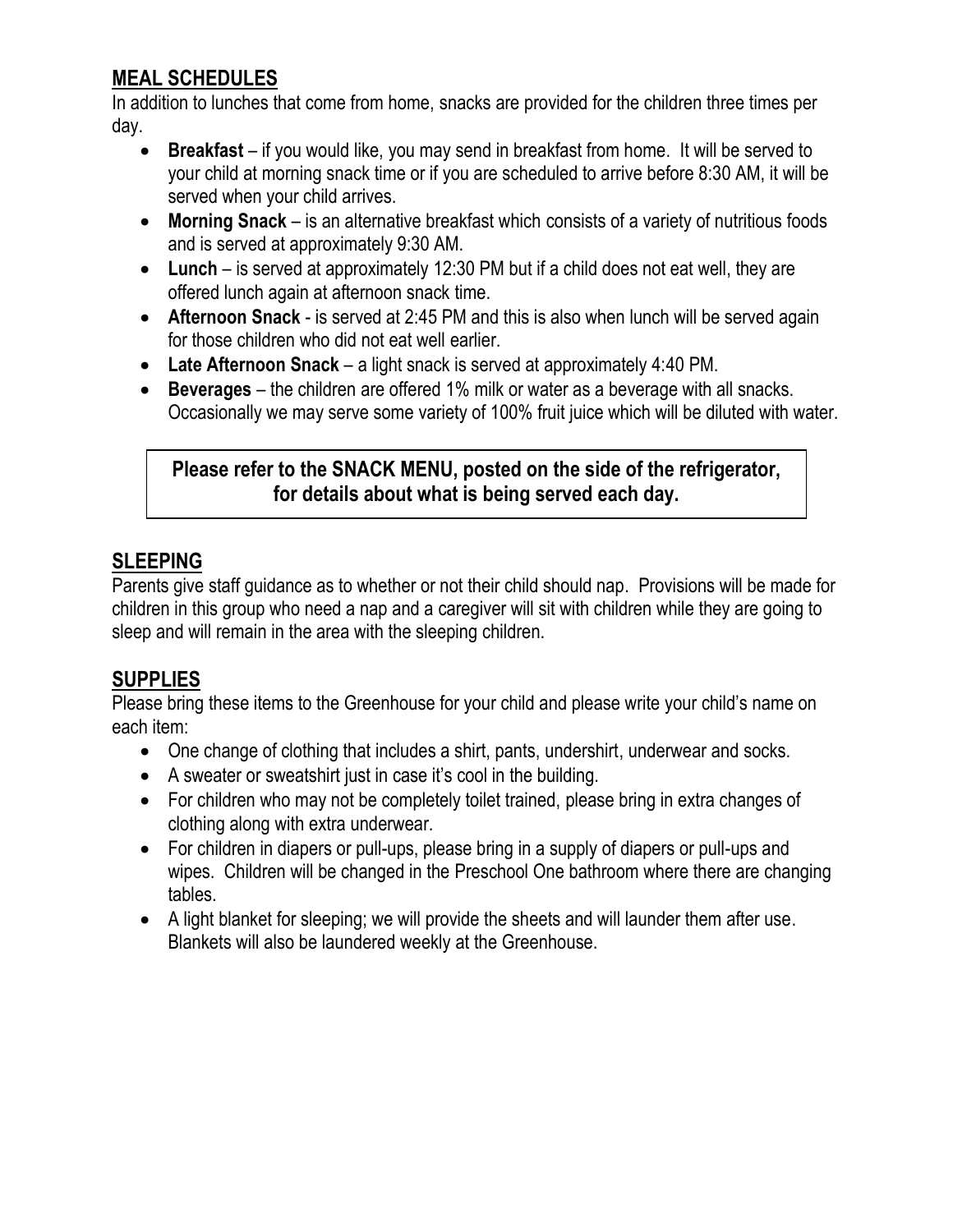### **OTHER IMPORTANT INFORMATION**

#### 1. MEDICAL EXAMINATIONS AND IMMUNIZATIONS

Each child at the center is required to have an annual, complete physical examination, signed and dated by a physician and recorded on DSS Form 4433 (which are available in the Greenhouse office). In addition, please keep us informed when your child's immunizations have been updated by bringing in a printout or note stamped by your health care provider.

#### 2. MEDICATION

If your child needs to have any type of medication while they are at the center, you must stop in the office and speak with administrators who will provide you with the appropriate permission forms.

*Please refer the handbook for more detailed information on these topics.*

#### **SUMMER SESSIONS**

- **SCHEDULE:** The daily schedule of activities and routines will be adjusted in the summer. Parents will receive the summer schedule at the start of the session their child is attending.
- **CLOTHING:** Children who are enrolled during the summer months of July and August should bring a bathing suit, a towel, and water shoes so that they can fully participate in the fun of our sprinkler and outdoor water play.
- **SUNBLOCK:** We provide sunblock for the children and apply it prior to going outdoors. Parents may choose to supply their own product which we will keep on hand to use prior to outdoor activities. Parents will be asked to sign a form giving us permission to apply sunblock.

### **GRADUATION**

•

At the end of the Spring Semester, a special graduation ceremony is held for those children who are leaving the Children's Greenhouse for kindergarten or other preschool programs. The date and time of this event is announced early in the Spring Semester so that parents can keep the date available.

We have special caps and gowns for the children to wear and they will perform several of their favorite songs during the ceremony. Graduation is held in the early evening and is followed by a party at the Greenhouse and all family members are welcome!

### **IN CLOSING**

We want your time in the Preschool Two Group to be a positive experience for your child and for you. At any time, please do not hesitate to ask the caregivers questions and to speak with administrators if you have concerns about your child or about the program.